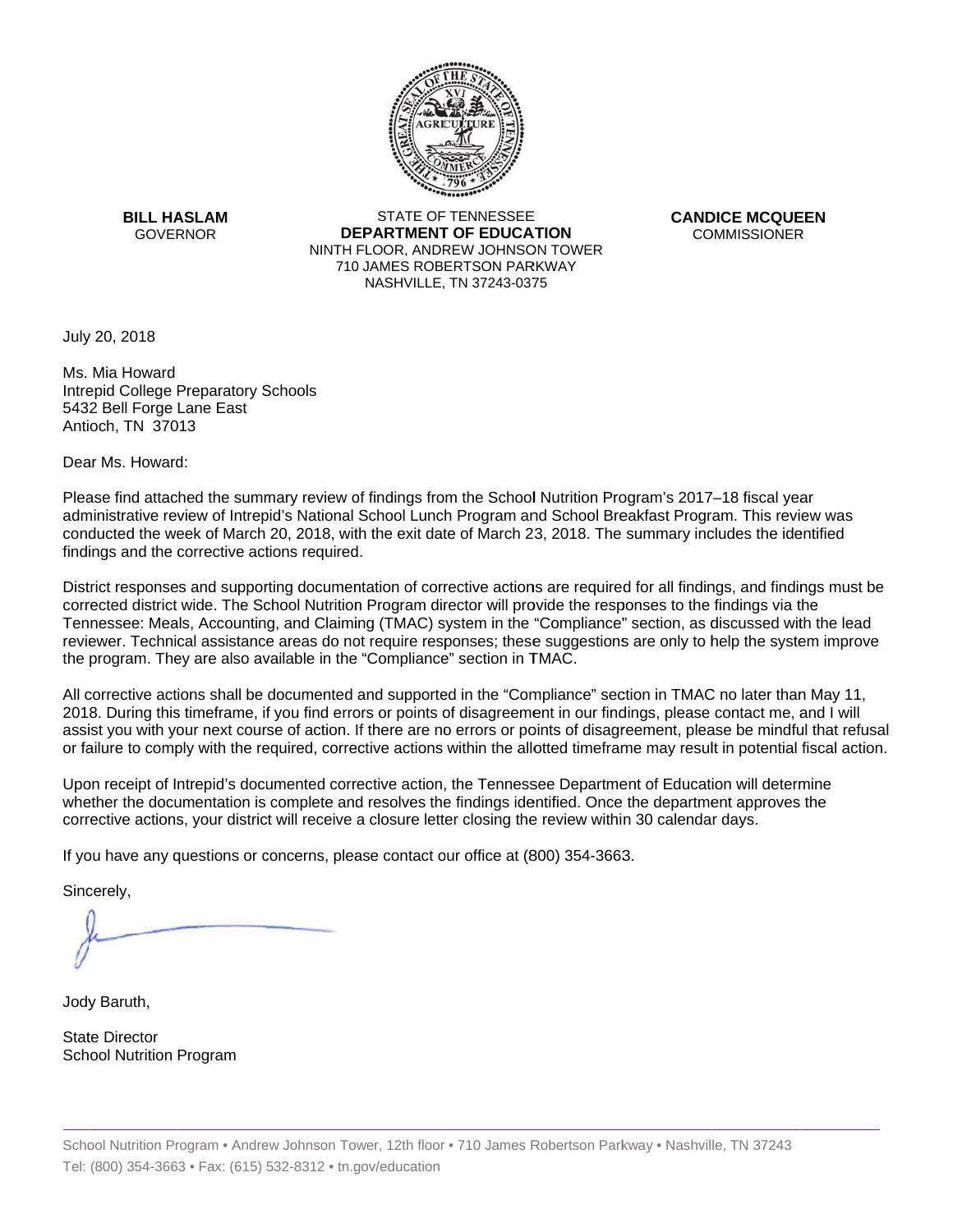

## **Intrepid College Prep (C268)**

**Review ID: 1471** 

## **Exit Conference Date: 3/23/2018**

Review Year: 2018

Month of Review: December

Lead Reviewer: Chris Crutcher

|  | Area | <b>Findings ID</b> | <b>Finding Description</b> | <b>Required Corrective Action</b> |
|--|------|--------------------|----------------------------|-----------------------------------|
|--|------|--------------------|----------------------------|-----------------------------------|

## **SFA - Level Findings**

| $100 -$<br>Certification<br>and Benefit<br>Issuance | $V - 0100$ | The back-up roster was not<br>stored in a secure location, and<br>it identified students by<br>eligibility status. It was observed<br>hanging on the wall in two<br>locations within the food<br>preparation area. Although they<br>were in the preparation area,<br>one was visible from the serving<br>line. | Remove the rosters from the wall and attain a<br>roster that does not identify eligibility status.<br>Upload a picture of the serving area to show<br>the rosters have been removed and upload a<br>roster that does not indicate status. |
|-----------------------------------------------------|------------|----------------------------------------------------------------------------------------------------------------------------------------------------------------------------------------------------------------------------------------------------------------------------------------------------------------|-------------------------------------------------------------------------------------------------------------------------------------------------------------------------------------------------------------------------------------------|
| $200 -$<br>Verification                             | $V-0200$   | The SFA's notice of adverse<br>action did not contain a<br>statement that indicated the<br>family could reapply at any time<br>during the school year.                                                                                                                                                         | Update the adverse action template letter to<br>include verbaige about reapplying or use state<br>prototype. Upload a copy of the new adverse<br>action letter to demonstrate compliance.                                                 |
| 300 - Meal<br>Counting<br>and Claiming              | $V-0300$   | The approved school food<br>authority (SFA) and state agency<br>(SA) agreement was not<br>followed. The approved<br>application indicated an adult<br>price for lunch, breakfast, and<br>snack. However, adults are not<br>allowed to consume these<br>meals.                                                  | Revise the site application via TMAC to reflect<br>current operation.                                                                                                                                                                     |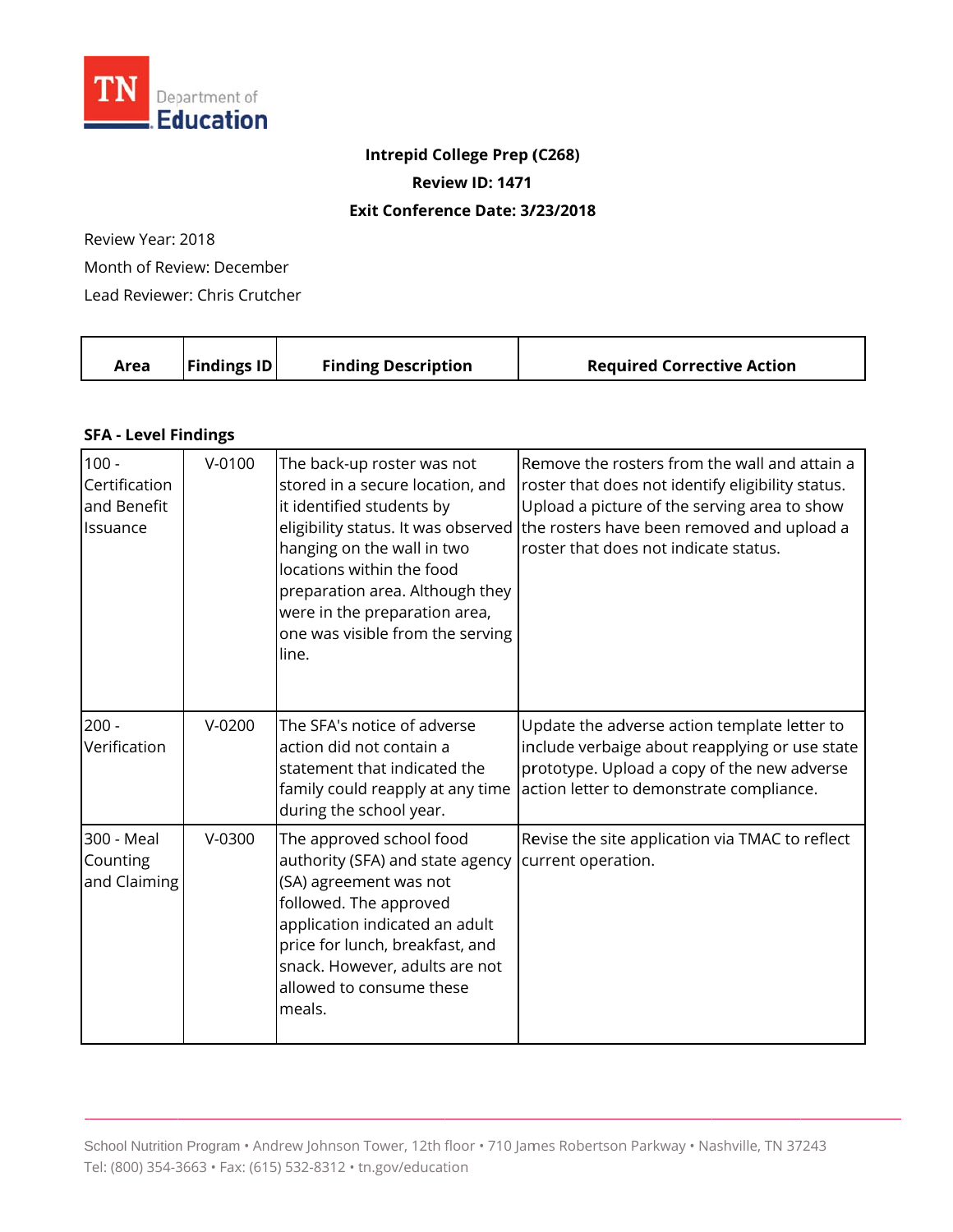

| $700 -$<br>Resource<br>Management<br>(2018) | V-0700   | The program revenue and<br>transfer-in revenue reported on<br>the 2016-17 annual financial<br>report to the Department of<br>Education did not match the<br>school food authority's (SFA)<br>balance sheet. | Revise the 2016-17 financial report via the<br>Tennessee: Meals, Accounting, and Claiming<br>(TMAC) system.                                             |
|---------------------------------------------|----------|-------------------------------------------------------------------------------------------------------------------------------------------------------------------------------------------------------------|---------------------------------------------------------------------------------------------------------------------------------------------------------|
| 800 - Civil<br><b>Rights</b>                | $V-0800$ | The January menus located on<br>school food authority's (SFA)<br>website did not display the<br>required non-discrimination<br>statement.                                                                   | Update the website with new menus that are<br>compliant with FNS instruction 113-1 and<br>upload a copy of the same menus to<br>demonstrate compliance. |

## Site - Level Findings: Independence Academy (C269)

| 1400 - Food<br>Safety                                    | $V-1400$ | The food safety plan was not<br>properly implemented. The<br>standard operating procedure<br>(SOP) for ready-to-eat (RTE)<br>foods was not<br>followed. Students were<br>observed getting bagels out of a<br>bag that contained many<br>bagels with their bare hands.                                                                                                                | Provide an alternate means for serving RTE<br>foods to avoid cross contamination, such as<br>using tongs. Upload a picture of the new<br>procedure to demonstrate compliance.                                                                                                             |
|----------------------------------------------------------|----------|--------------------------------------------------------------------------------------------------------------------------------------------------------------------------------------------------------------------------------------------------------------------------------------------------------------------------------------------------------------------------------------|-------------------------------------------------------------------------------------------------------------------------------------------------------------------------------------------------------------------------------------------------------------------------------------------|
| 1400 - Food<br>Safety                                    | $V-1400$ | The food safety plan was not<br>properly implemented.<br>Thermometer temperature logs<br>were not available for review.                                                                                                                                                                                                                                                              | Retrain staff on the thermometer calibration<br>SOP. Upload a copy of the agenda and sign-in<br>sheet to demonstrate compliance.                                                                                                                                                          |
| 400 - Meal<br>Components<br>and<br>Quantities -<br>Lunch | $V-0400$ | The dark green vegetable<br>subgroup requirement was not<br>met the week of review.<br>Romaine lettuce was planned<br>for the day of review and<br>documented as such on the<br>production records, but iceberg<br>lettuce was served instead. No<br>other dark green vegetable was<br>planned for the week,<br>preventing the dark green<br>subgroup requirement from<br>being met. | Communicate the importance of making<br>proper substitutions with the food service<br>vendor and create controls to ensure future<br>substitutions are allowable. Upload a copy of<br>this communication and any new procedures<br>developed to ensure meal pattern compliance<br>is met. |